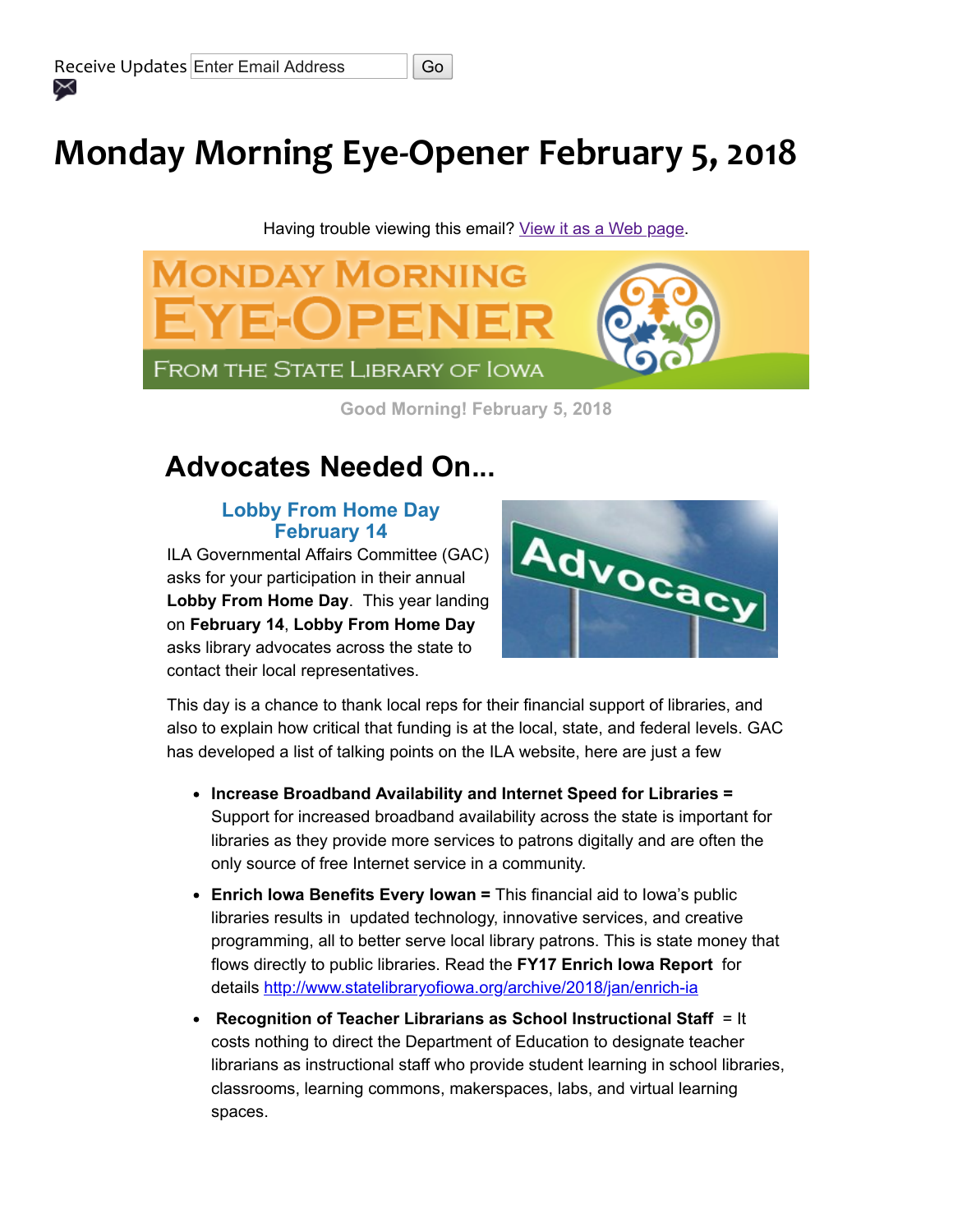As much as legislators appreciate hearing from library trustees and staff, they also need to hear from patrons. So finding a way to get library users involved in Lobby From Home Day is important. If you've involved your patrons in the past, please share what you did on LibraryTalk this week.

#### Connect with your local reps with this link

[https://www.legis.iowa.gov/legislators/find?zip](https://www.legis.iowa.gov/legislators/find?utm_medium=email&utm_source=govdelivery&zip=) And another advocacy date to note: March 14th is ILA Legislative Day in Des Moines. That day's schedule typically begins with a legislative briefing at the State Library, followed by a reception with Iowa lawmakers at the State Capitol. A strong turnout is needed for both these events--we appreciate your help and your voice!

[Iowa Library Association](https://www.iowalibraryassociation.org/?utm_medium=email&utm_source=govdelivery)

### Webinar Series For Boards...



### The Boardroom

Back for 2018, the State Library is providing a webinar series for library boards. Titled The Boardroom, the series begins this month, with 9 classes in total, one scheduled each month from February through October 2018. (6:00-7:30PM each

time)

Beginning on Tuesday February 27 with "Creating a Culture of Learning," this session looks at education standards for staff and trustees, offering ideas for how boards can support ongoing training in policy, in planning, and in the budget. Next in the line-up is "Toward Better Board Recruitment" on March 20, followed by "Toward Better Board Meetings" on April 25. Topics in the months to come will include policies, planning, and advocacy, as well as "The Seven Habits of Effective Library Boards" and "Toward Tech Savvy Trustees." Look to the C.E. Catalog for registration through May. Please note that not all sessions have been added to the catalog yet, so be sure to check back.

The Boardroom represents another way that State Library staff can further assist local boards in meeting standards. In 2016, the State Library completed a revision of public library standards; the revisions have been officially in use since July 2016. One significant change comes in the area of board education, which is now required of all libraries at a Tier 1 level. Specifically Standard #8 reads "…All members of the library board of trustees participate in a variety of board development training each year. The recommended average is three to five hours per year per trustee…"

Bringing this standard to a Tier 1 level impacts many more libraries statewide. Attending programs like The Boardroom is a very effective method of board development, especially if everyone chooses to gather together at the library. Come together to watch these programs and talk about what most resonates with your trustee experience. What changes, large or small, will your board choose to make?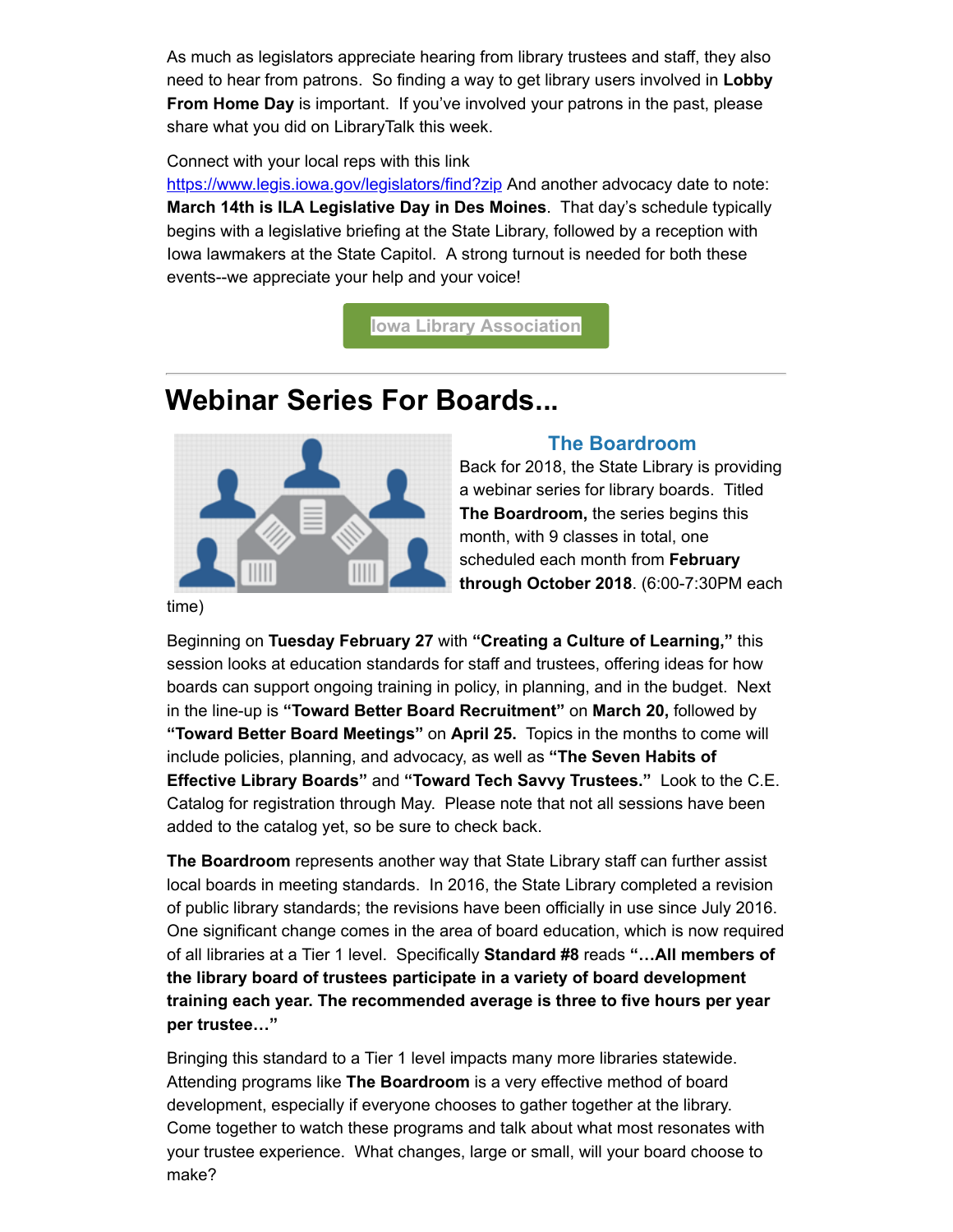Mark your calendars and make plans to join The Boardroom webinar series!

[C.E. Catalog](https://statelibraryofiowa.lmscheckout.com/Course/index?utm_medium=email&utm_source=govdelivery)

## Nebraska Online Conference

### Big Talk From Small Libraries

Last month, our State Library finished another ambitious online conference called ILOC . Now this month, our neighbors to the west—Nebraska State



Library—hold their annual online conference on February 23 (8:45AM—5:00PM) Nebraska's online conference is called "Big Talk From Small Libraries" and their website actually credits Iowa with the idea "... Big Talk From Small Libraries was inspired by Iowa's Innovative Libraries Online Conference; our event wouldn't exist without their advice and encouragement…"

From their website: "...Nebraska's Big Talk From Small Libraries event is aimed at small libraries—the smaller, the better! Each of our speakers is from a small library or directly works with small libraries. Topics range from technology (new and old tech) to programming to new service roles. Come for the programs on what you're dealing with now or learn something new to try. Everyone is welcome to register and attend…whether your library serves a few thousand or a few hundred, this is the day for you..."

A handful of breakout sessions show here; congrats to Lori Juhlin with Hawarden Public Library who is one of the speakers.

- If You Feed Them, They Still Might Not Come
- Student Access Cards: Providing Students With the Tools They Need to Succeed (Lori Juhlin, Director Hawarden PL)
- Best Small Library in America Award Winner 2017
- At Your Service: The Library as Community Hub

Big Talk From Small Libraries is broadcast online using the GoToWebinar software. GoToWebinar works on Windows, Mac, Google Chrome OS, Linux, iOS and Android devices. Login instructions will be emailed to registered attendees the day before the conference. Click the button below for the conference website and registration. Like Iowa's ILOC event, Nebraska does plan on recording all Big Talk sessions, with recordings posted to the website above.

**[Big Talk Conference](http://nlcblogs.nebraska.gov/bigtalk/?utm_medium=email&utm_source=govdelivery)** 

### This Week ...